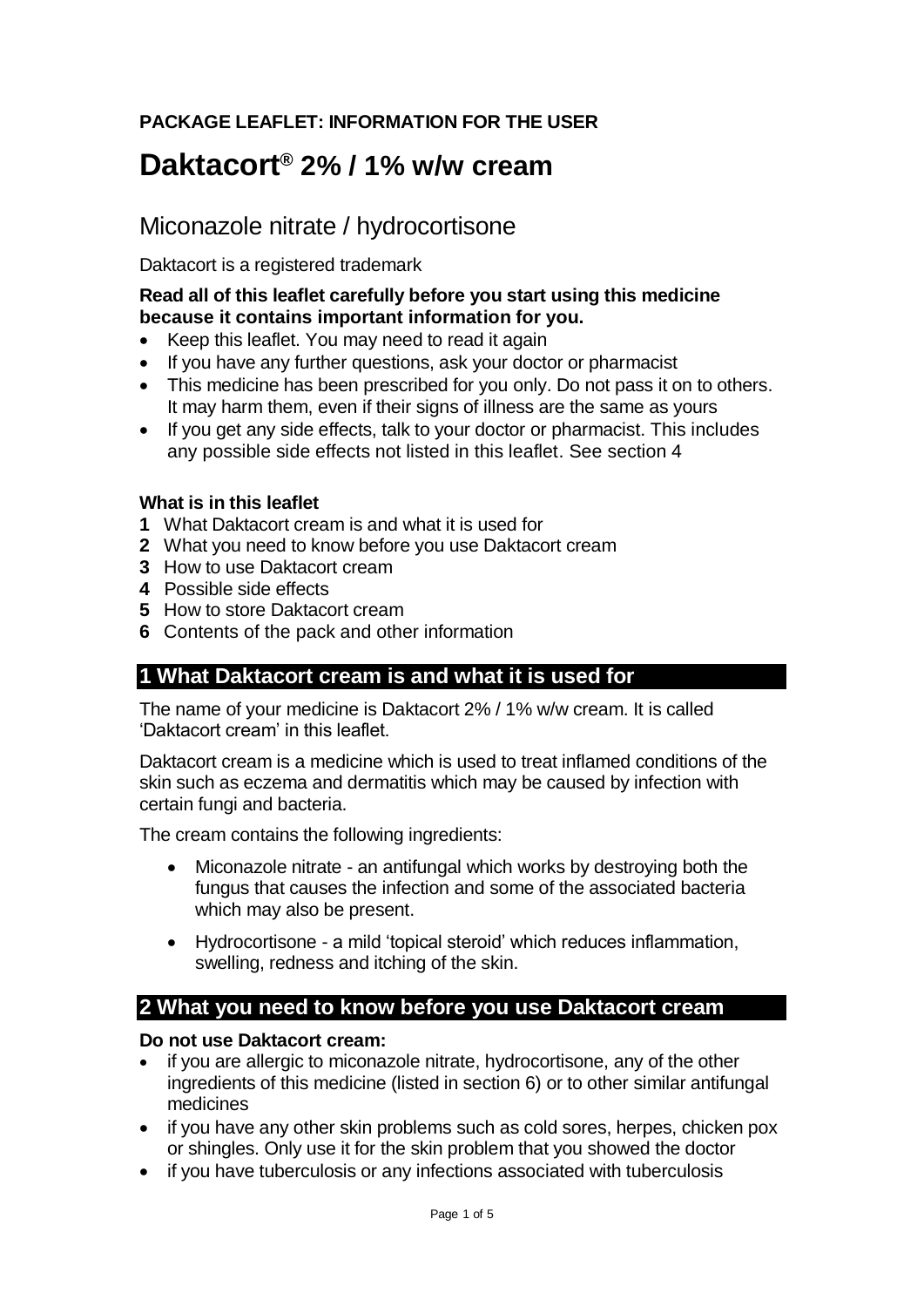• Daktacort Cream should not be used on the eyes or face or to treat certain skin infections such as impetigo, cold sores, and acne.

Do not use this medicine if any of the above applies to you. If you are not sure, talk to your doctor or pharmacist before using Daktacort cream.

#### **Warnings and precautions**

Talk to your doctor or pharmacist before using Daktacort cream if:

- The inflamed skin is on your face. You should not use Daktacort cream on your face, unless your doctor has told you to.
- You are using a 'barrier' method of contraception. This includes condoms or diaphragms. This is because Daktacort cream can damage the latex and stop them from working properly. Talk to your doctor about using another type of contraception while you are using this medicine
- Contact your doctor if you experience blurred vision or other visual disturbances

Keep this medicine away from your eyes. If you get any cream in your eyes, rinse with water straight away. Keep your eyes open when you rinse.

Do not smoke or go near naked flames - risk of severe burns. Fabric (clothing, bedding, dressings, etc) that has been in contact with this product burns more easily and is a serious fire hazard. Washing clothing and bedding may reduce product build-up but not totally remove it.

#### **Children**

- The cream should not be used on young children for long periods of time (such as every day for several weeks)
- The cream should not be used on large areas of a child's body or under a baby's nappy unless your doctor has told you
- The treated skin should not be covered by bandages or other dressings

#### **Elderly patients**

Medicines like Daktacort cream can cause thinning of the skin when used for a long time without a break. Because thinning of the skin happens naturally in older people, this medicine should be used sparingly for no more than a few weeks in elderly patients. Only use it for as long as your doctor tells you.

#### **Other medicines and Daktacort cream**

Tell your doctor or pharmacist if you are taking, have recently taken or might take any other medicines. This includes medicines that you buy without a prescription or herbal medicines.

- Medicines that thin your blood (anticoagulants) such as warfarin. Your doctor may want to check that the anticoagulants are still working properly
- Medicines taken by mouth to treat high blood sugar levels (diabetes)
- A medicine called phenytoin used for epilepsy

#### **Pregnancy and breast-feeding**

If you are pregnant or breast-feeding, think you may be pregnant or are planning to have a baby, ask your doctor or pharmacist for advice before using this medicine.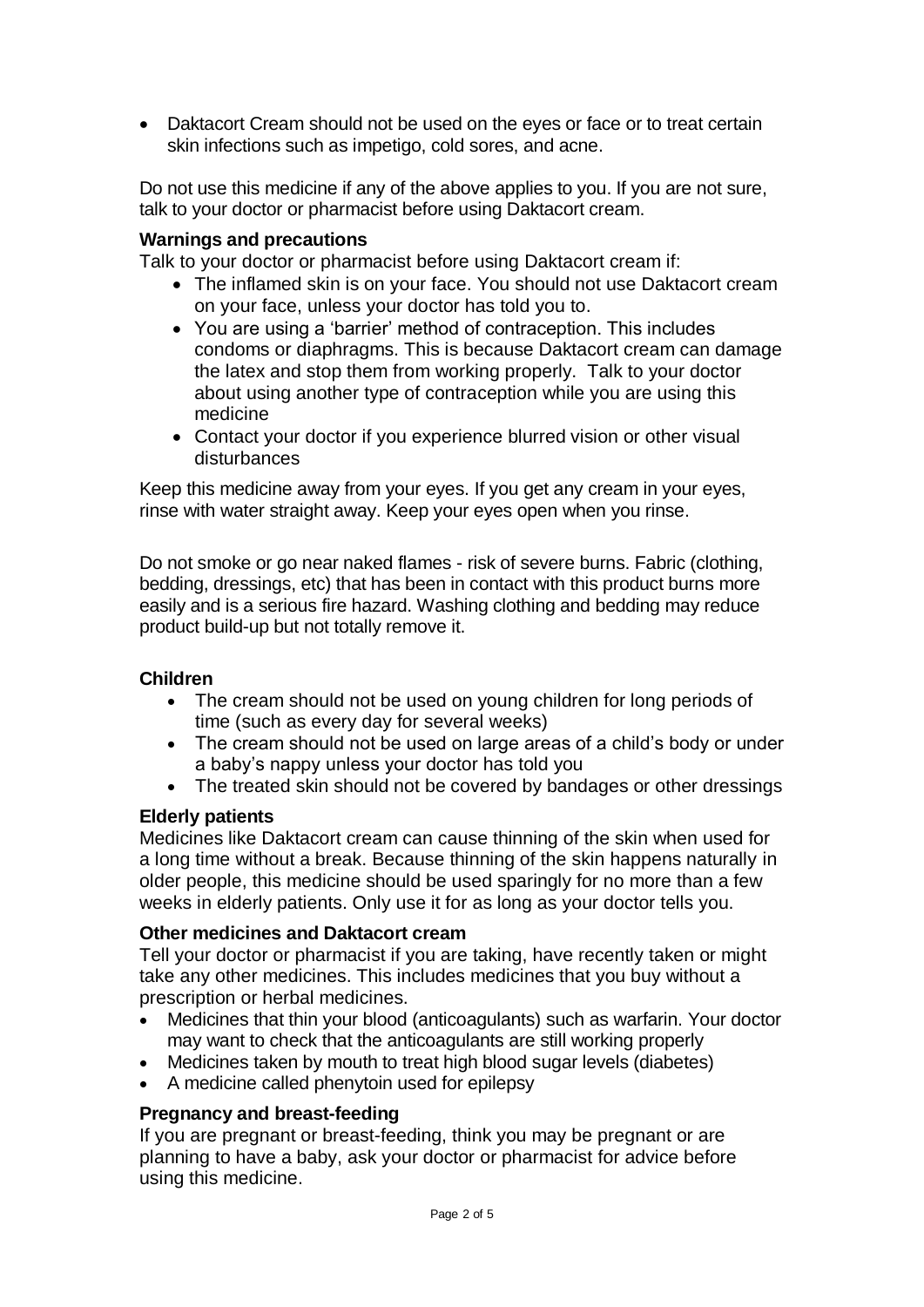Do not treat large areas of skin or cover any treated skin with bandages or dressings if you are pregnant or breast feeding.

#### **Driving and using machines**

Daktacort cream is not likely to affect you being able to drive or use any tools or machines.

#### **Daktacort cream contains benzoic acid (E210) and butylated hydroxyanisole (E320)**

- This medicine contains 60 mg benzoic acid in each tube of 30 g cream which is equivalent to 2 mg/g cream
- Benzoic acid (E210) may cause local irritation
- Benzoic acid may increase jaundice (yellowing of the skin and eyes) in newborn babies (up to 4 weeks old)
- Butylated hydroxyanisole (E320) may cause local skin reactions (e.g. contact dermatitis), or irritation to eyes and mucosal membranes.

## **3 How to use Daktacort cream**

Always use this medicine exactly as your doctor has told you. Check with your doctor or pharmacist if you are not sure. Daktacort cream is for use on your skin only.

#### **How to apply the cream**

- Each tube of Daktacort cream is sealed. Use the cap to pierce the tube
- Wash the infected area and dry it well
- As many skin conditions are infectious, you should keep a towel and flannel for your own use. Do not share them so that you do not infect anyone else
- Apply a small amount of Daktacort cream to the affected area and rub it in gently until the cream has disappeared
- Unless the infected skin is on your hands, wash your hands carefully after applying the cream to avoid spreading the infection to other parts of the body or to other people. Clothing which comes into contact with the infected areas should be washed and changed frequently. If your underwear is likely to come in contact with Daktacort cream, it is preferable to wear cotton underwear, as Daktacort cream may damage some synthetic materials

#### **How much to apply - adults and children**

- Unless your doctor tells you differently, apply a small amount of Daktacort cream to the affected area up to 3 times each day
- If your skin problem does not improve in 7 days, tell your doctor

#### **If you swallow Daktacort cream**

If anyone accidentally swallows Daktacort cream, contact a doctor or go to your nearest hospital casualty department straight away.

#### **If you forget to use Daktacort cream**

- Do not apply the missed dose of cream
- Apply the next dose of cream as usual and keep using the cream as your doctor has told you
- Do not use a double dose to make up for a forgotten dose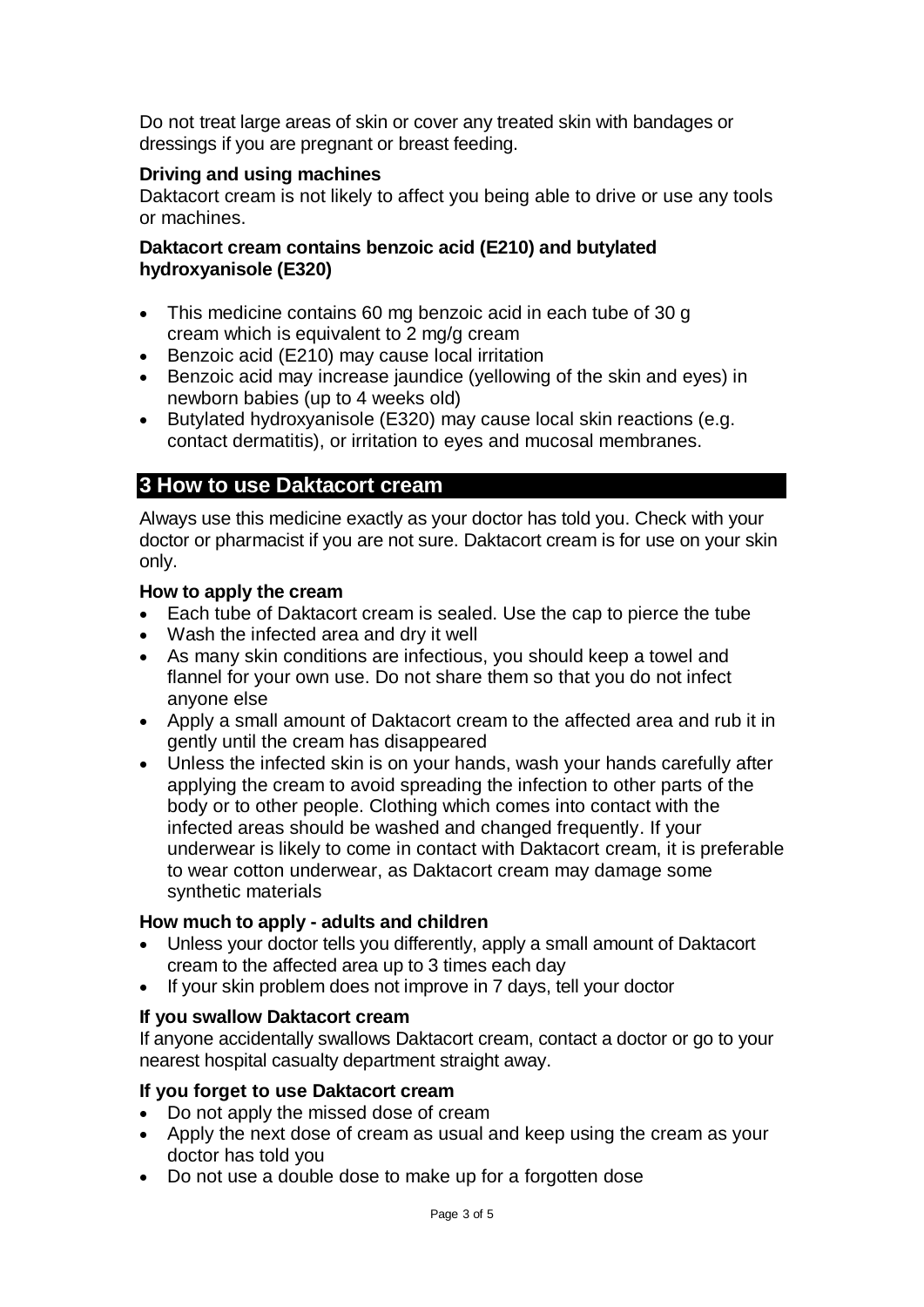If you have any further questions on the use of this medicine, ask your doctor or pharmacist.

## **4 Possible side effects**

Like all medicines, this medicine can cause side effects, although not everybody gets them. The following side effects may happen with this medicine:

#### **Stop using Daktacort cream and tell your doctor straight away if you notice the following. You may need medical treatment.**

- Swelling of the face, lips, tongue or throat, difficulty swallowing or difficulty breathing
- Hives (also known as nettle rash, or urticarial), severe irritation or reddening of the skin where the cream has been used, or other signs of severe allergy

#### **Tell your doctor or pharmacist if you notice or suspect any of the following side effects:**

## **Uncommon side effects (affects fewer than 1 in 100 people)**

- Burning sensation
- $\bullet$  Itchy skin

#### **Frequency not known**:

- Lighter patches of skin
- Sensitivity reactions (such as rash) at the application site. Inflammation (contact dermatitis). If this occurs stop using the medicine
- Blurred vision

#### **Reporting of side effects**

If you get any side effects, talk to your doctor or pharmacist. This includes any possible side effects not listed in this leaflet. You can also report side effects directly via:

HPRA Pharmacovigilance Website: [www.hpra.ie](http://www.hpra.ie/)

By reporting side effects you can help provide more information on the safety of this medicine.

## **5 How to store Daktacort cream**

Keep this medicine out of the sight and reach of children.

Store in a refrigerator ( $2^{\circ}$ C to  $8^{\circ}$ C).

Do not use this medicine after the expiry date which is stated on the carton and tube. The expiry date refers to the last day of that month.

Do not throw away medicines via wastewater or household waste. Ask your pharmacist how to throw away medicines you no longer use. These measures will help protect the environment.